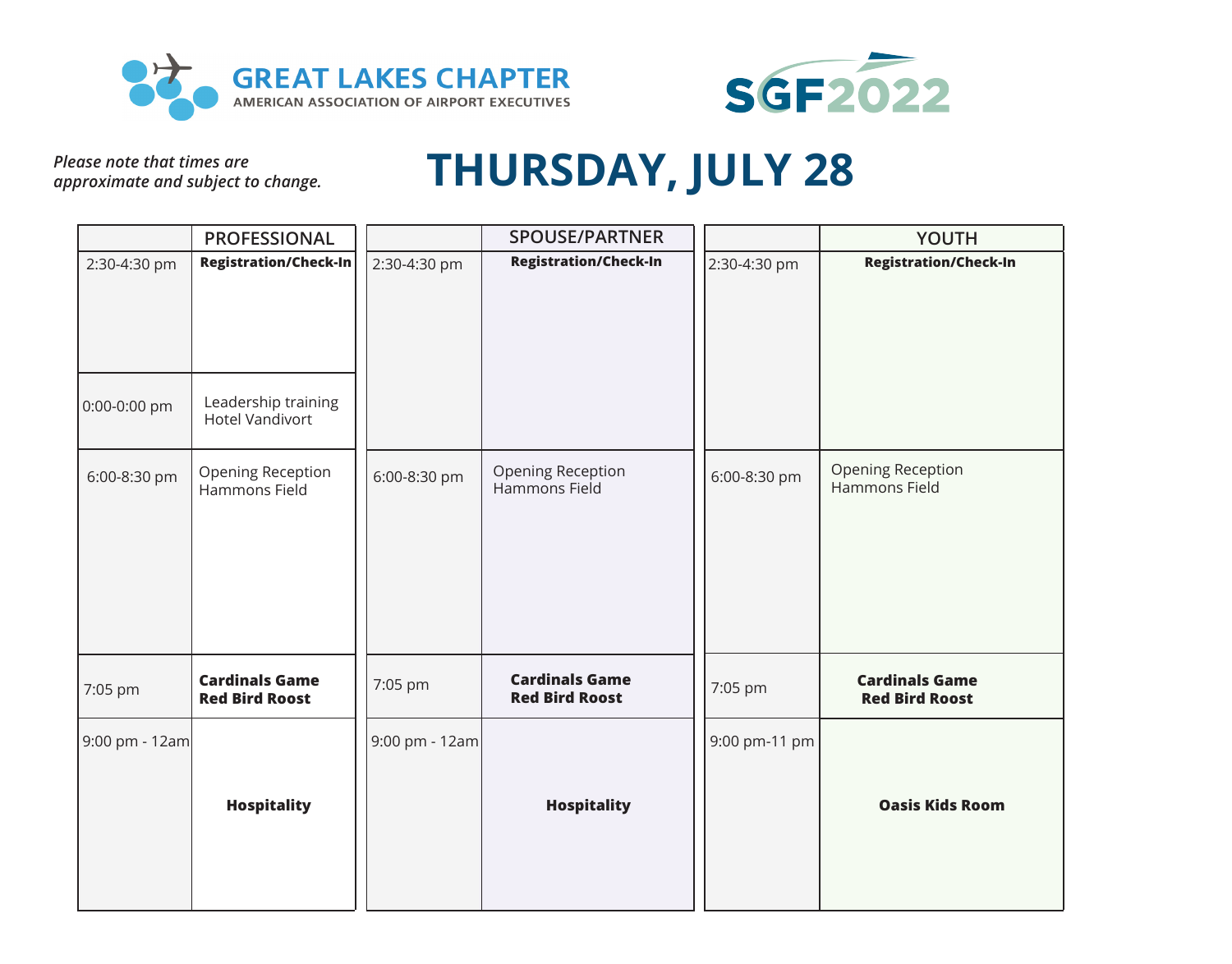



*approximate and subject to change.*

## Please note that times are approximate and subject to change. FRIDAY, JULY 29

|                                         | <b>PROFESSIONAL</b>                                                          |                 | <b>SPOUSE/PARTNER</b>                                        |                 | <b>YOUTH</b>                                      |                 |
|-----------------------------------------|------------------------------------------------------------------------------|-----------------|--------------------------------------------------------------|-----------------|---------------------------------------------------|-----------------|
| 7:00-8:00 am                            | <b>Breakfast</b>                                                             | 7:00-8:00 am    | <b>Breakfast</b>                                             | 7:00-8:00 am    | <b>Breakfast</b>                                  |                 |
| $8:00 - 8:45$ am                        | Welcome/Opening Remarks                                                      | 8:30-11:00 am   | <b>Wild Animal Safari</b>                                    | 8:30-11:00 am   | <b>Wild Animal Safari</b>                         |                 |
| 8:45-9:45 am                            | <b>Chapter Business Meeting</b>                                              |                 |                                                              |                 |                                                   |                 |
| 9:45-10:00 am                           | Coffee Break w/ Exhibitors                                                   |                 |                                                              |                 |                                                   |                 |
| 10:00-10:45 am                          | Update from the Chapter's<br>State Representative                            |                 |                                                              |                 |                                                   |                 |
| 10:45-11:45 am                          | Session #1- FAA Central<br>Region/Great Lakes Region                         | 11:00-11:25 am  | <b>Get Ready for Fishing</b><br><b>Tournament</b>            | 11:00-11:25 am  | <b>Get Ready for Fishing</b><br><b>Tournament</b> |                 |
| 11:45am-1:30pm                          | <b>Fishing Tournament/lunch</b>                                              | 11:45 am-1:30pm | <b>Fishing Tournament Fellows</b><br><b>Lake + Box Lunch</b> | 11:45 am-1:30pm | <b>Fishing Tournament Fellows</b>                 |                 |
| 1:30-1:45 pm                            | Spotlight #1 - Featured<br>Projects 1 & 2                                    |                 |                                                              |                 | <b>Lake + Box Lunch</b>                           | Sitter          |
| 1:45-2:45 pm                            | Session #2- Leadership<br>Development                                        | 1:30-3:45 pm    | <b>Dapper Barber</b>                                         | 1:30-4:00 pm    | <b>Oasis Kids Room</b>                            | service         |
| 2:45-3:00 pm                            | Refreshment Break<br>with Exhibitors                                         |                 |                                                              |                 |                                                   | at hotel        |
| 3:00-3:15 pm                            | Spotlight #2 - Featured<br>Projects 3 & 4                                    |                 | Mother's Brewery Tour Walk                                   | 2:30-3:30 pm    | <b>Fantastic Caverns</b>                          | open            |
| 3:15-4:00 pm<br><b>Panel Discussion</b> | Session #3 - Sustainability/<br>Greenhouse Gas<br>Reductions; Best Practices |                 |                                                              |                 |                                                   | from<br>8:00 am |
| 4:00 pm                                 | Prepare for Evening                                                          | $4:00$ pm       | Prepare for Evening                                          | 4:00 pm         | Prepare for Evening                               | to              |
| 5:00-8:30 pm                            | <b>Wonders of Wildlife</b>                                                   | 5:00-8:30 pm    | <b>Wonders of Wildlife</b>                                   | 5:00-8:30 pm    | <b>Wonders of Wildlife</b>                        | 11:00 pm        |
| 9:00 pm - 12am                          |                                                                              | 9:00 pm - 12am  |                                                              | 9:00 pm-11 pm   |                                                   |                 |
|                                         | <b>Hospitality</b>                                                           |                 | <b>Hospitality</b>                                           |                 | <b>Oasis Kids Room</b>                            |                 |
|                                         |                                                                              |                 | > other breweries tbd                                        |                 |                                                   |                 |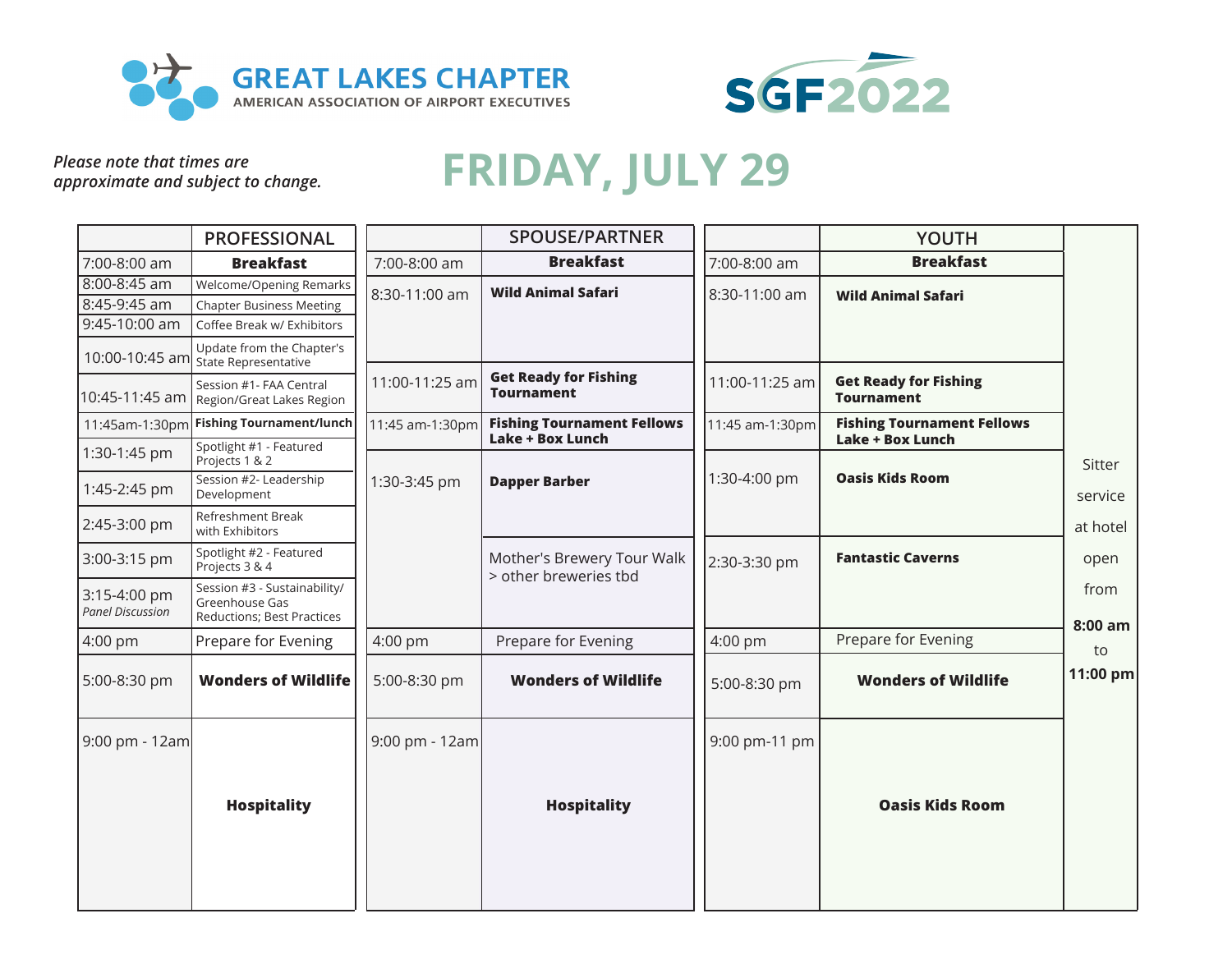



*Please note that times are approximate and subject to change.*

## **SATURDAY, JULY 30**

|                  | <b>PROFESSIONAL</b>                                                      |                                      | <b>SPOUSE/PARTNER</b>                 |                 | <b>YOUTH</b>                                             |                           |
|------------------|--------------------------------------------------------------------------|--------------------------------------|---------------------------------------|-----------------|----------------------------------------------------------|---------------------------|
| 7:00-8:00 am     | <b>Breakfast</b>                                                         | 7:00-8:00 am                         | <b>Breakfast</b>                      | 7:00-8:00 am    | <b>Breakfast</b>                                         |                           |
| $8:00 - 8:45$ am | Session #4 - EDI                                                         | 8:30-11:00 am                        | <b>Charcuterie &amp; Wood Burning</b> | 8:30-11:00 am   | <b>Conservation Camp</b>                                 |                           |
| 8:45-8:55 am     | Spotlight #5 TBD                                                         |                                      | <b>Event at Wonders of Wildlife</b>   |                 | <b>Wonders of Wildlife</b>                               |                           |
| 9:05-9:50 am     | Session #5 - EVTOL/AAM                                                   |                                      |                                       | 11:30 am-2:00pm | Grilled lunch at Oasis                                   |                           |
| 9:50-10:00 am    | Spotlight #7 - TBD                                                       |                                      |                                       |                 | Hot dogs + Burgers                                       |                           |
| 10:00-10:15 am   | Coffee break with Exhibitors                                             |                                      |                                       |                 |                                                          |                           |
|                  | 10:15-10:50 pm Session #6 - Flight Schools /<br>AMP / Aviation Education | 11:30 am-5:00pm                      | <b>Golf Tournament</b>                | 2:30-4:30 pm    | <b>Urban Air Trampoline and</b><br><b>Adventure Park</b> |                           |
| 11:30 am-5:00 pm | <b>Golf Tournament</b>                                                   |                                      | <b>Shooting Tournament</b>            |                 |                                                          | Sitter                    |
|                  | <b>Shooting Tournament</b>                                               | 12:00pm-1:30PM                       | Vino Cellars Wine/Lunch Event         |                 | Oasis Kids Room + Swimming                               | service                   |
| 1:00-4:00 pm     | Session #7 - Solar Panels:<br>Utilization / Build-Out /                  | time is approximate                  |                                       |                 |                                                          | at hotel                  |
|                  | <b>Contractual Agreements</b>                                            | 2:00pm-3:15PM<br>time is approximate | 417 Escape Artist                     | 3:00-4:00 pm    | <b>Zenith Climbing Center</b>                            | open                      |
| 5:00-5:30 pm     | <b>Fishing Awards</b>                                                    | 5:00-5:30 pm                         | <b>Fishing Awards</b>                 | 5:00-5:30 pm    | <b>Kids Fishing Awards</b>                               | from                      |
| 6:30-9:00 pm     | <b>Banquet</b>                                                           | 6:30-9:00 pm                         | <b>Banquet</b>                        | 6:30-9:00 pm    | <b>Incredible Pizza</b>                                  | 8:00 am<br>to<br>11:00 pm |
| 9:00 pm - 12am   |                                                                          | 9:00 pm - 12am                       |                                       | 9:00 pm-11 pm   |                                                          |                           |
|                  | <b>Hospitality</b>                                                       |                                      | <b>Hospitality</b>                    |                 | <b>Oasis Kids Room</b>                                   |                           |